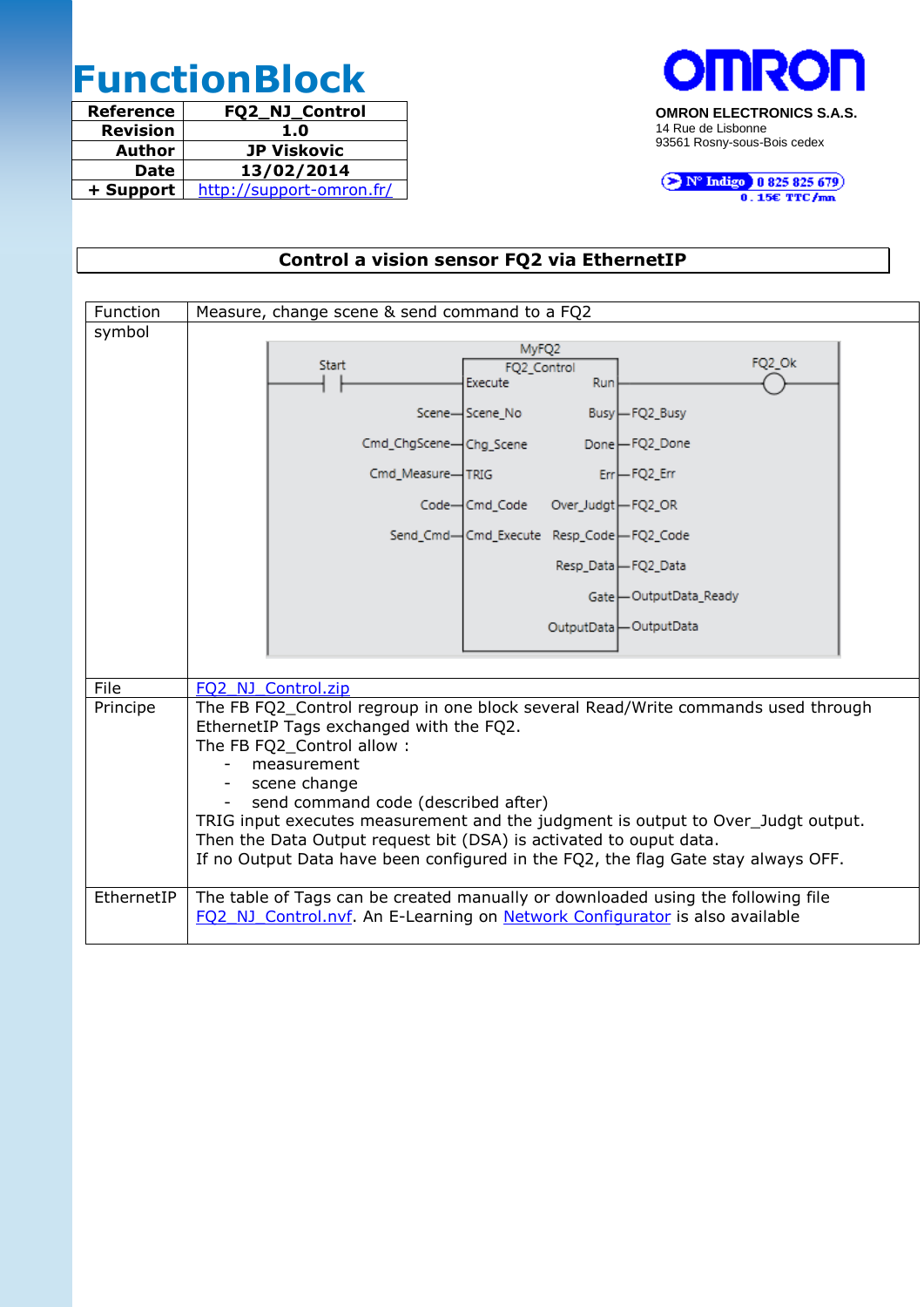#### 1- Input/output variables of FQ2\_NJ\_Control

Input variables

| THUR YUHUDICS |              |             |                                  |  |  |  |
|---------------|--------------|-------------|----------------------------------|--|--|--|
| Name          | type         | range       | Description                      |  |  |  |
| Execute       | Bool         | OFF, ON     | ON : FB activation               |  |  |  |
| Scene No      | UDINT        | $0 - 0032$  | Scene number to send             |  |  |  |
| Chg_Scene     | Bool         |             | Command to change the scene      |  |  |  |
| <b>TRIG</b>   | Bool         | OFF, ON     | <b>Execute Measure</b>           |  |  |  |
| Cmd_Code      | <b>DWORD</b> | 0-FFFFFFFFF | Command Code to send (see after) |  |  |  |
| Cmd Execute   | Bool         | OFF, ON     | Send command                     |  |  |  |

#### Output variables

| Name        | type         | range      | Description                            |
|-------------|--------------|------------|----------------------------------------|
| Run         | Bool         | OFF, ON    | ON : FQ2 in RUN mode and EIP available |
| <b>Busy</b> | Bool         | OFF, ON    | FQ2 busy                               |
| Done        | Bool         | OFF, ON    | - measure & result OK (Status flag OR) |
|             |              |            | - change scene executed (checked)      |
|             |              |            | - command executed (Status flag FLG)   |
| Err         | Bool         | OFF, ON    | FQ2 in Error                           |
| Over_Judgt  | Bool         | OFF, ON    | Overall judgment result not good       |
| Resp_Code   | <b>UDINT</b> | 0-FFFFFFFF | FQ2 response Code                      |
| Resp_Data   | <b>DINT</b>  | 0-FFFFFFFF | FQ2 response                           |
| Gate        | Bool         | OFF, ON    | Data output completed                  |
| OutputData  | <b>ARRAY</b> | 0-FFFFFFFF | Output data bloc                       |
|             | [0-7] DINT   |            |                                        |

#### FQ2 command code

| Code      | Description                   |
|-----------|-------------------------------|
| 0010 1020 | Start continuous measurements |
| 0010 1030 | End continuous measurements   |
| 0010 2010 | Clear measurement values      |
| 0010 2020 | Clear data output buffer      |
| 0010 3010 | Save data in sensor           |
| 0010 4010 | Re-register model             |
| 0010 4020 | Teach                         |
| 0010 F010 | Reset                         |
| 0020 5000 | Get latest error information  |
| 0020 1000 | Get scene number              |
| 0030 1000 | Select scene                  |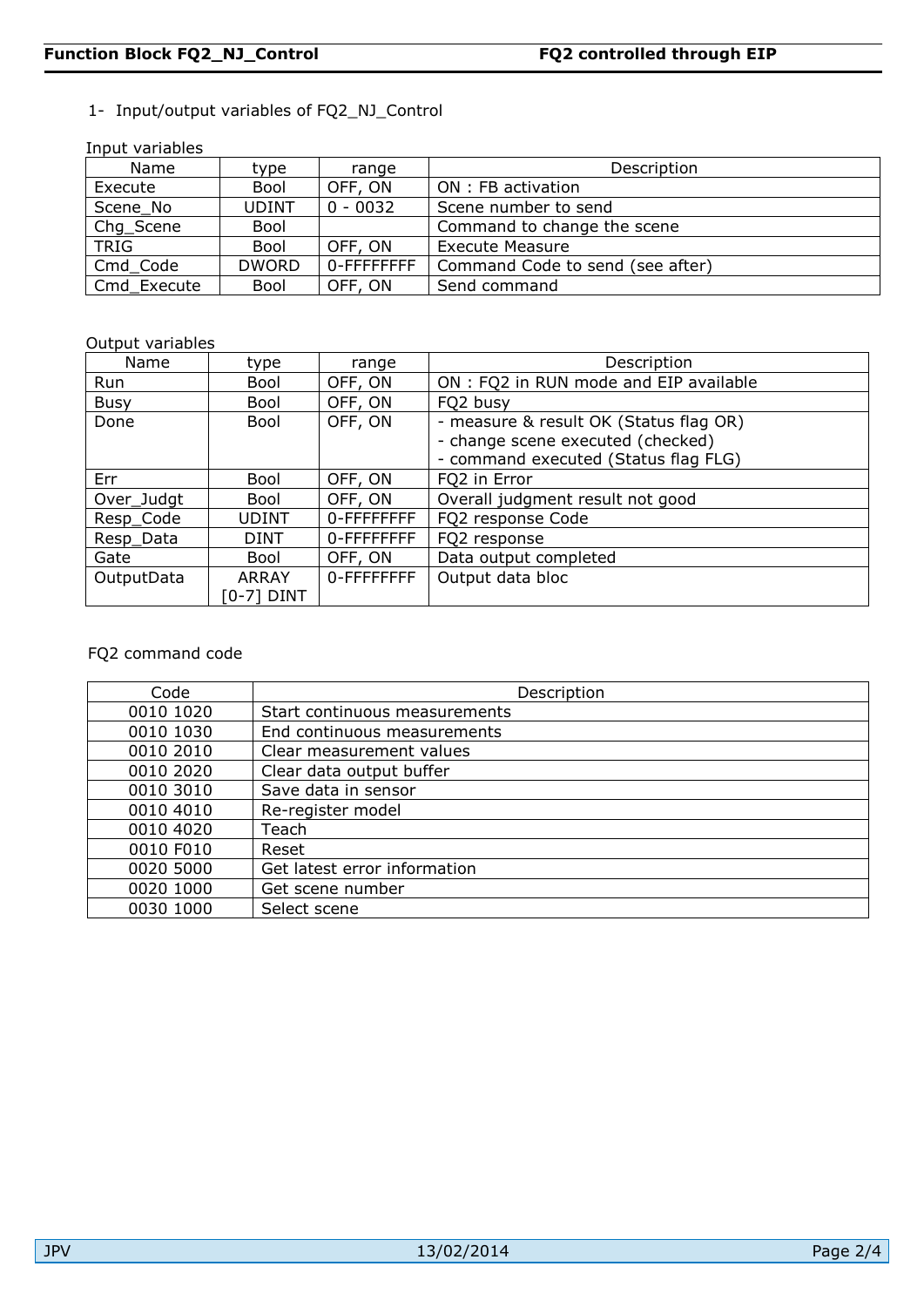### Inserting FQ2\_NJ\_Control library

Library can be referenced using the library reference window (menu Project/Library).

|              |                                         | Library name                              | Name Space   Version   Author   Company |       |               |                   | <b>Date Created</b>                     | <b>Date Modified</b> |             | Comment   Attached Files                                  |
|--------------|-----------------------------------------|-------------------------------------------|-----------------------------------------|-------|---------------|-------------------|-----------------------------------------|----------------------|-------------|-----------------------------------------------------------|
|              |                                         | <b>VIII FQ2_EIP_Control</b>               |                                         | 1.0.0 |               |                   |                                         |                      |             |                                                           |
|              |                                         | $\blacktriangleright$ $\blacksquare$ POUs |                                         |       |               |                   |                                         |                      |             |                                                           |
|              | $\blacktriangledown$ $\frac{1}{2}$ Data |                                           |                                         |       |               |                   | 02/06/2014 12:56:01 02/07/2014 10:59:18 |                      |             |                                                           |
|              |                                         | Data Types                                |                                         |       |               |                   |                                         |                      |             |                                                           |
|              |                                         |                                           |                                         |       |               |                   |                                         |                      |             |                                                           |
|              |                                         |                                           |                                         |       |               |                   |                                         |                      |             |                                                           |
|              |                                         |                                           |                                         |       |               |                   |                                         |                      |             | Include the referenced libraries when saving the project. |
| E<br>root    |                                         |                                           |                                         |       |               |                   |                                         |                      |             |                                                           |
| Structures   |                                         |                                           | <b>Name</b>                             |       |               |                   |                                         |                      | Offset Type |                                                           |
| <b>Union</b> | ▼                                       | S_EIPOutput                               |                                         |       | <b>STRUCT</b> |                   | <b>Base Type</b>                        | <b>NJ</b>            |             | <b>Offset Byte</b>                                        |
| Enumerated   |                                         | ControlFlag                               |                                         |       | U_EIPFlag     |                   |                                         |                      |             |                                                           |
|              |                                         | CommandCode                               |                                         |       | <b>DWORD</b>  |                   |                                         |                      |             |                                                           |
|              |                                         | CommandParam1                             |                                         |       | <b>UDINT</b>  |                   |                                         |                      |             |                                                           |
|              |                                         | CommandParam2                             |                                         |       | <b>UDINT</b>  |                   |                                         |                      |             |                                                           |
|              |                                         | CommandParam3                             |                                         |       | <b>UDINT</b>  |                   |                                         |                      |             |                                                           |
|              | ▼                                       | S_EIPInput                                |                                         |       | <b>STRUCT</b> |                   |                                         | NJ.                  |             |                                                           |
|              |                                         | StatusFlag                                |                                         |       | U_EIPFlag     |                   |                                         |                      |             |                                                           |
|              |                                         | CommandCodeEcho                           |                                         |       | <b>DWORD</b>  |                   |                                         |                      |             |                                                           |
|              |                                         | ResponseCode                              |                                         |       | <b>UDINT</b>  |                   |                                         |                      |             |                                                           |
|              |                                         | ResponseData                              |                                         |       | <b>UDINT</b>  |                   |                                         |                      |             |                                                           |
|              |                                         | OutputData                                |                                         |       |               | ARRAY[07] OF DINT |                                         |                      |             |                                                           |
|              |                                         |                                           |                                         |       |               |                   |                                         |                      |             |                                                           |
|              |                                         |                                           |                                         |       |               |                   |                                         |                      |             |                                                           |

Tag declaration in the global variables list

Names of variables should be strictly identical to those created in the EthernetIP table [FQ2\\_NJ\\_Control.nvf](http://support-omron.fr/zip/FQ2_NJ_Control.nvf) configured with Network Configurator and the type should be declared as S\_EIPInput et S\_EIPOutput (structures defined in the FQ2\_NJ\_Control library).

| Section 0 - Program0                    | Global Variables X |                      |    |  |                                     |  |
|-----------------------------------------|--------------------|----------------------|----|--|-------------------------------------|--|
| <b>Name</b>                             | Data Type          | <b>Initial Value</b> | AT |  | Retain   Constant   Network Publish |  |
|                                         | S EIPInput         |                      |    |  | Input                               |  |
| FQ2_Inputs<br>FQ2_Output<br>FQ2_Outputs | S EIPOutput        |                      |    |  | <b>Output</b>                       |  |

These variables should be published on the EthernetIP network as Input or Output